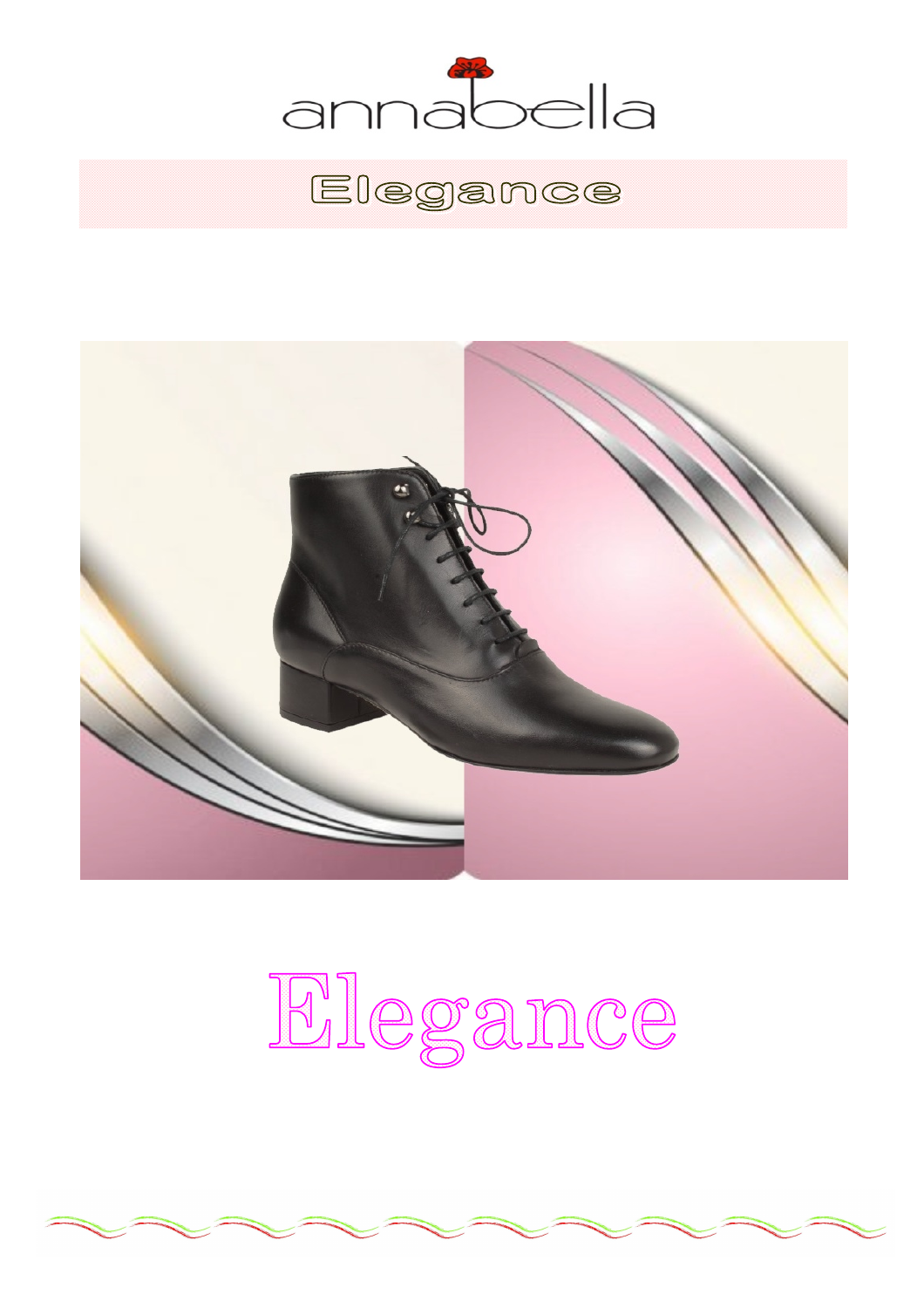

8064 **ADRIA**

| Upper · Velour |                     |
|----------------|---------------------|
|                | Color - 9012 / 2104 |
|                | Lining • Synthetic  |
|                | Sole • Synthetic    |
|                |                     |





| Upper - Glox     |                  |
|------------------|------------------|
| Color • 2750     |                  |
| Lining · Textile |                  |
|                  | Sole • Synthetic |
|                  |                  |

#### 8244 **ADRIA**



| Upper - Bright   |                  |
|------------------|------------------|
| Color • 2781     |                  |
| Lining · Textile |                  |
|                  | Sole • Synthetic |
|                  |                  |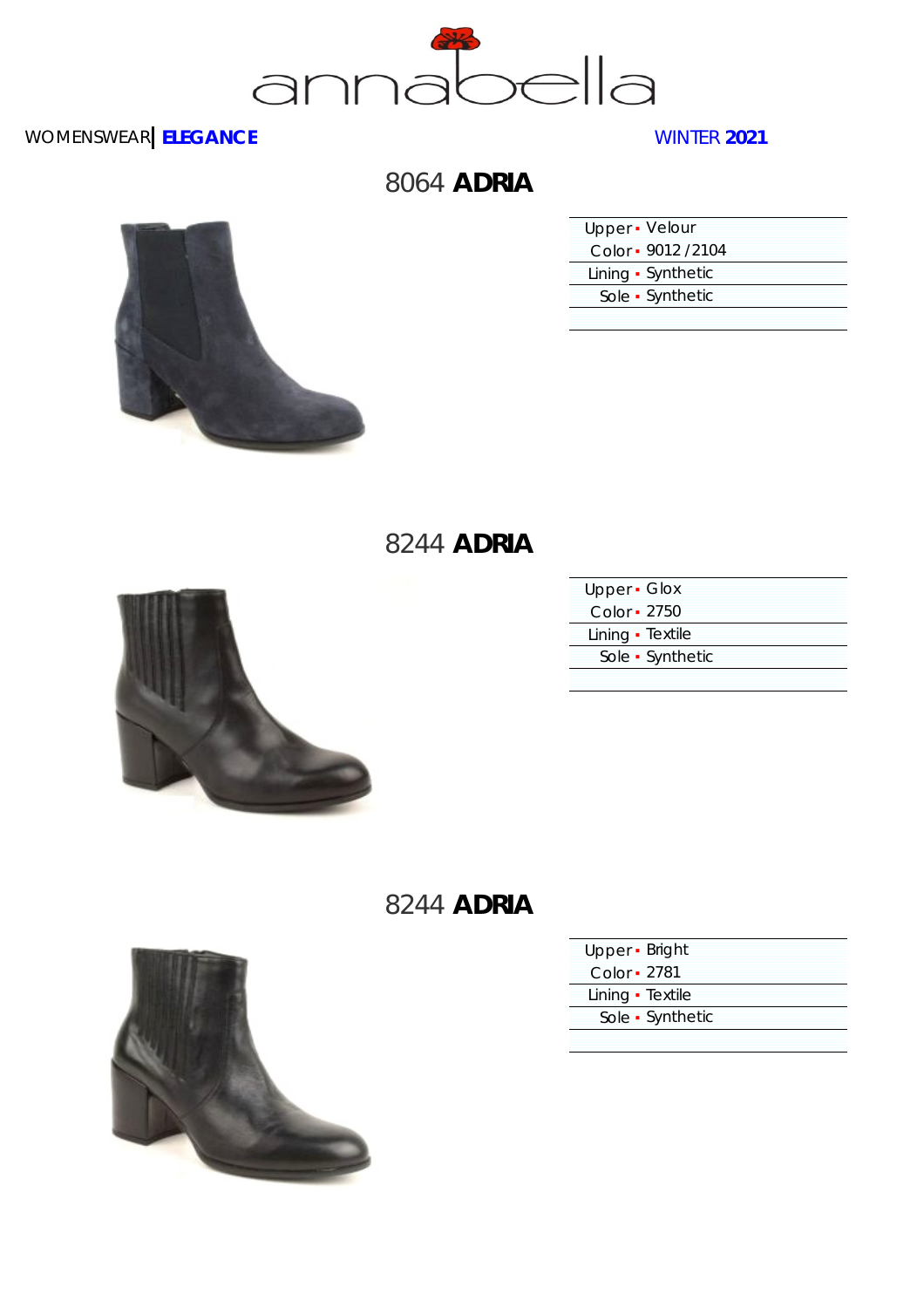

8512 **ALINA**

| Upper • Glox     |  |
|------------------|--|
| Color - 2753     |  |
| Lining · Textile |  |
| Sole • Synthetic |  |
|                  |  |

#### 8512 **ALINA**



| Upper · Glox     |                  |
|------------------|------------------|
| Color - 2750     |                  |
| Lining · Textile |                  |
|                  | Sole • Synthetic |
|                  |                  |

### 8840 **ALINA**



| $Upper \cdot Glox$ |  |
|--------------------|--|
| Color - 2751       |  |
| Lining • Synthetic |  |
| Sole • Synthetic   |  |
|                    |  |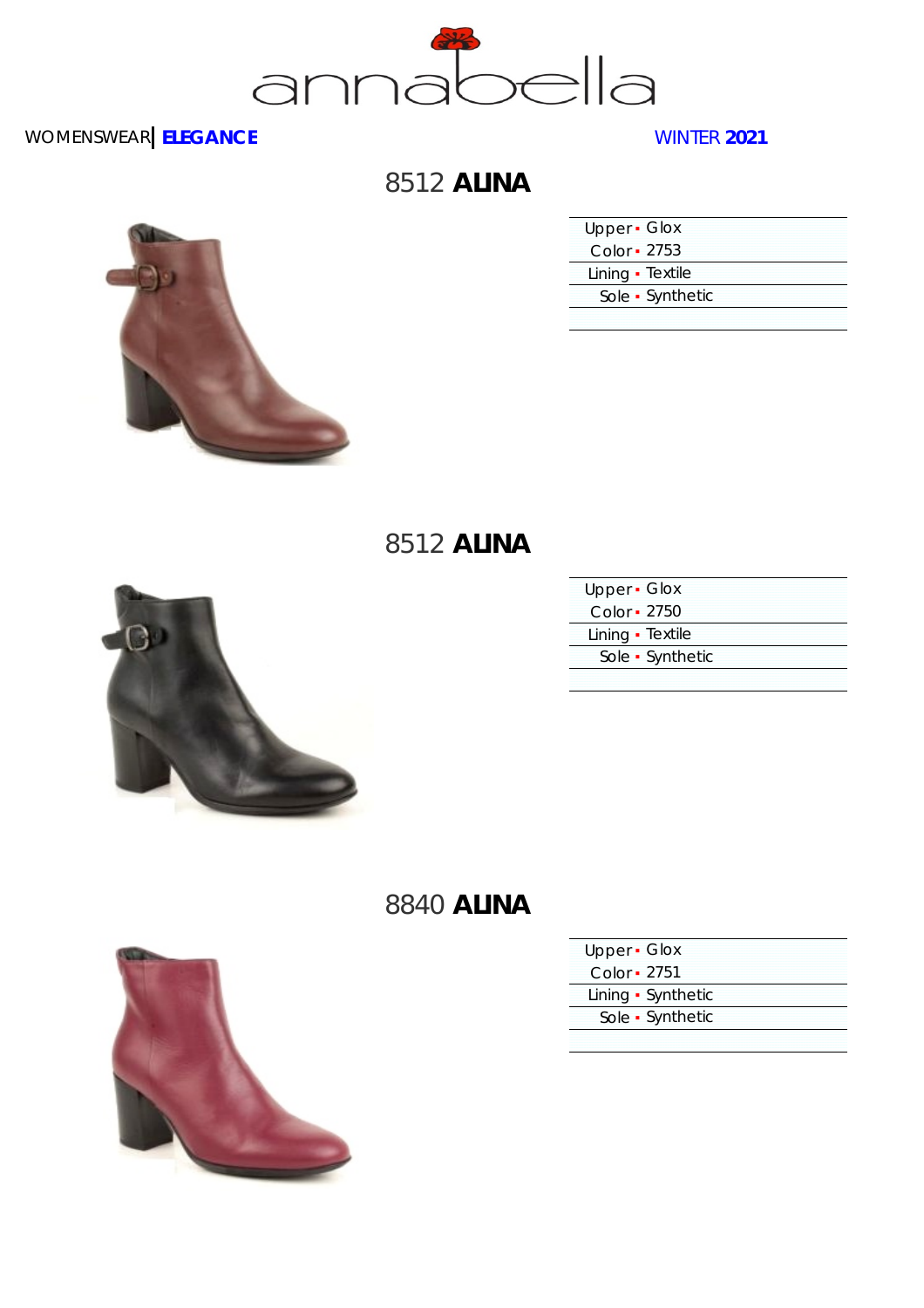

 $\bar{1}$ 

8841 **ALINA**

| Upper • Glox     |  |
|------------------|--|
| Color - 2750     |  |
| Lining · Textile |  |
| Sole • Synthetic |  |
|                  |  |

#### 8581 **ARMONIA**



| Upper - Vitello  |  |
|------------------|--|
| Color - NERO     |  |
| Lining • Textile |  |
| Sole • Tunit     |  |
|                  |  |

#### 8581 **ARMONIA**



| Upper • Hamer |  |
|---------------|--|
|---------------|--|

Color ▪ 4826 (nero)

Lining • Textile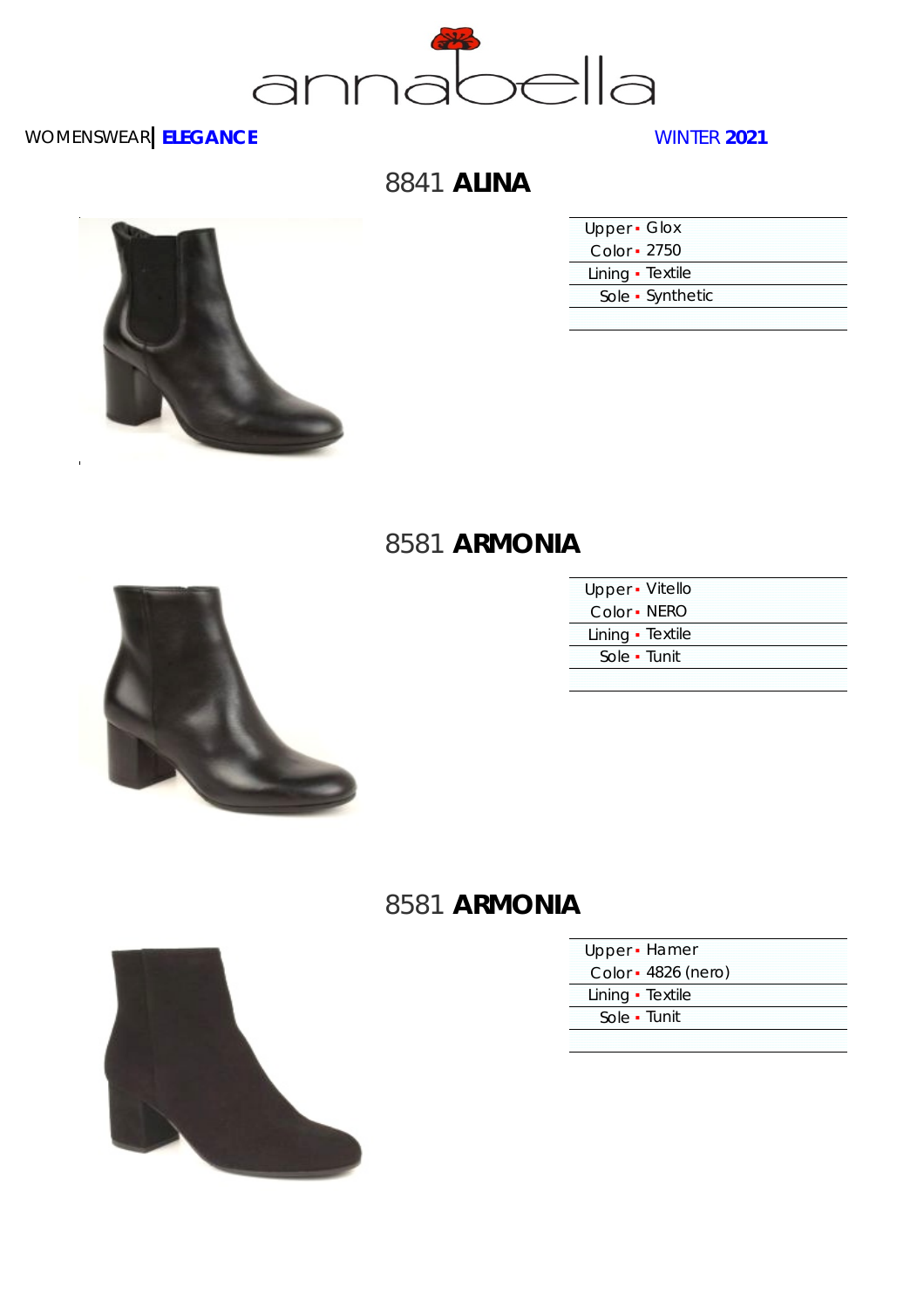

#### 8581 **ARMONIA**

| Upper • Hamer    |  |
|------------------|--|
| Color - 4824     |  |
| Lining • Textile |  |
| Sole • Tunit     |  |
|                  |  |





| Upper - Hamer      |  |
|--------------------|--|
| Color $\cdot$ 4825 |  |
| Lining · Textile   |  |
| Sole • Tunit       |  |
|                    |  |

#### 8817 **ARMONIA**



| Upper • Hamer |  |
|---------------|--|
|---------------|--|

Color ▪ 4826 /G20

Lining • Textile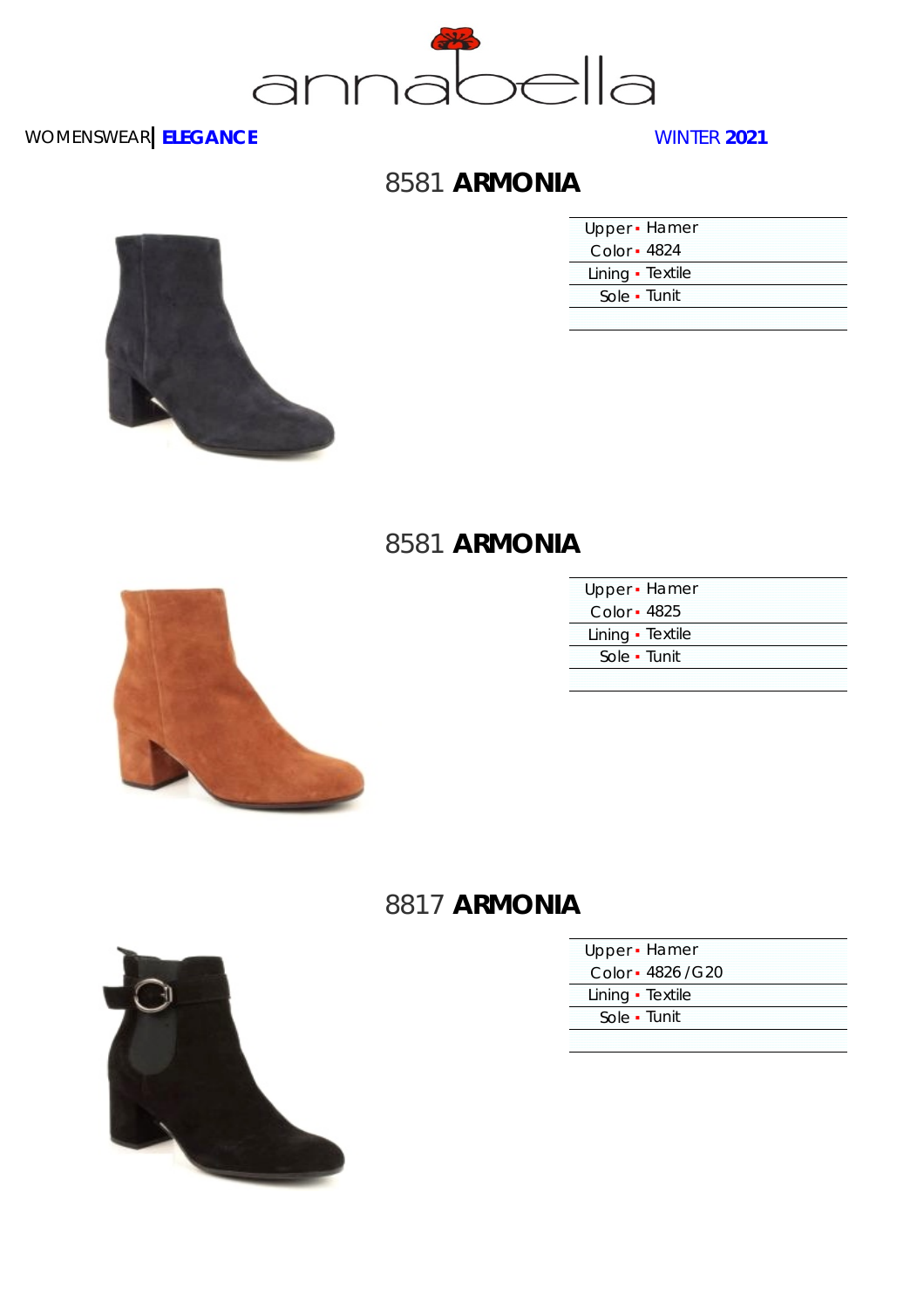

#### 8818 **ARMONIA**

| Upper • Hamer             |  |
|---------------------------|--|
| Color - 4781 / EL29 / G21 |  |
| Lining · Textile          |  |
| Sole - Tunit              |  |
|                           |  |





| Upper · Hamer       |  |
|---------------------|--|
| Color • 4826 (nero) |  |
| Lining · Textile    |  |
| Sole • Tunit        |  |
|                     |  |



### 8618 **BEA**

| Upper · Vitello  |
|------------------|
| Color - NERO     |
| Lining · Textile |
| Sole - Tunit     |
|                  |

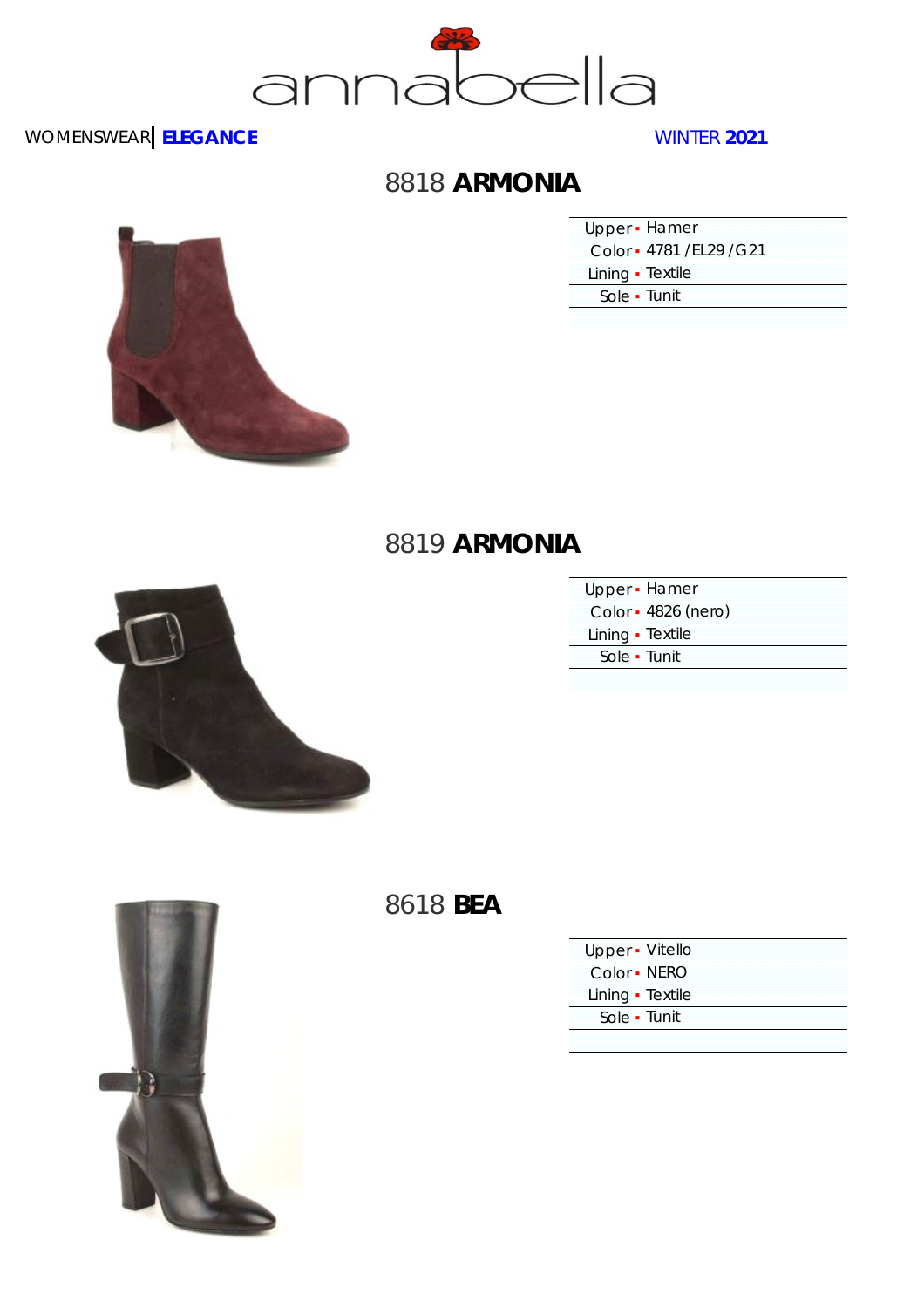

8628 **BEA**

| Upper · Vitello  |  |
|------------------|--|
| Color • NERO     |  |
| Lining · Textile |  |
| Sole • Tunit     |  |
|                  |  |





| Upper - Vitello  |  |
|------------------|--|
| Color • NERO     |  |
| Lining · Textile |  |
| Sole - Tunit     |  |
|                  |  |

#### 8560 **COREA**

| Upper · Glox        |  |
|---------------------|--|
| Color • 2750 / 7123 |  |
| Lining · Textile    |  |
| Sole • Tunit        |  |
|                     |  |

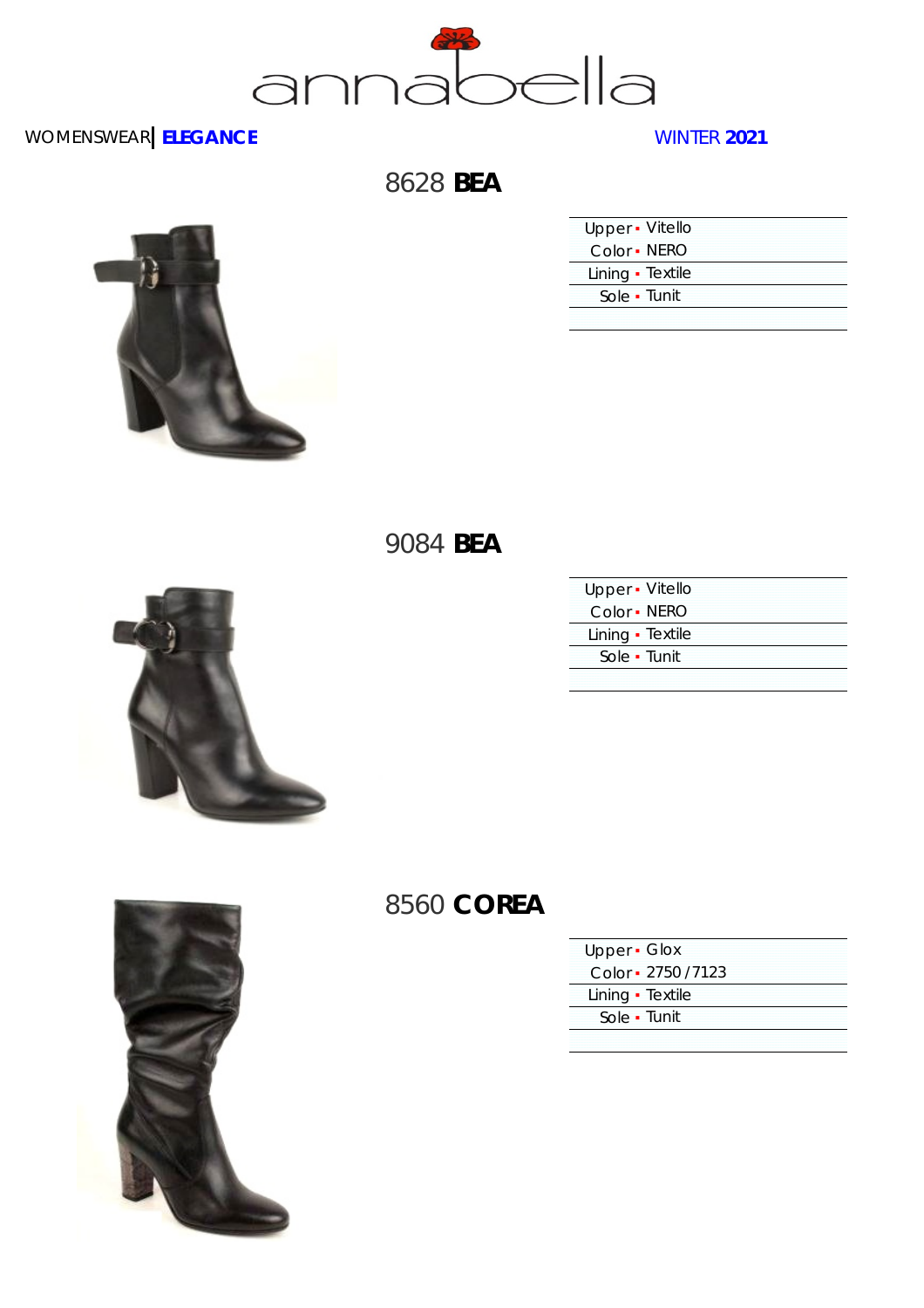



#### 8563 **COREA**

| Upper • Cruss    |                    |
|------------------|--------------------|
|                  | Color - NERO / G20 |
| Lining · Textile |                    |
| Sole • Tunit     |                    |
|                  |                    |

#### 8667 **COREA**



| Upper - Plow     |  |
|------------------|--|
| Color - 5090     |  |
| Lining · Textile |  |
| Sole • Tunit     |  |
|                  |  |

#### 8396 **ELGA**



| Upper • Velour |  |
|----------------|--|
|----------------|--|

Color ▪ 4709 /7180

Lining • Textile

Sole ▪ Synthetic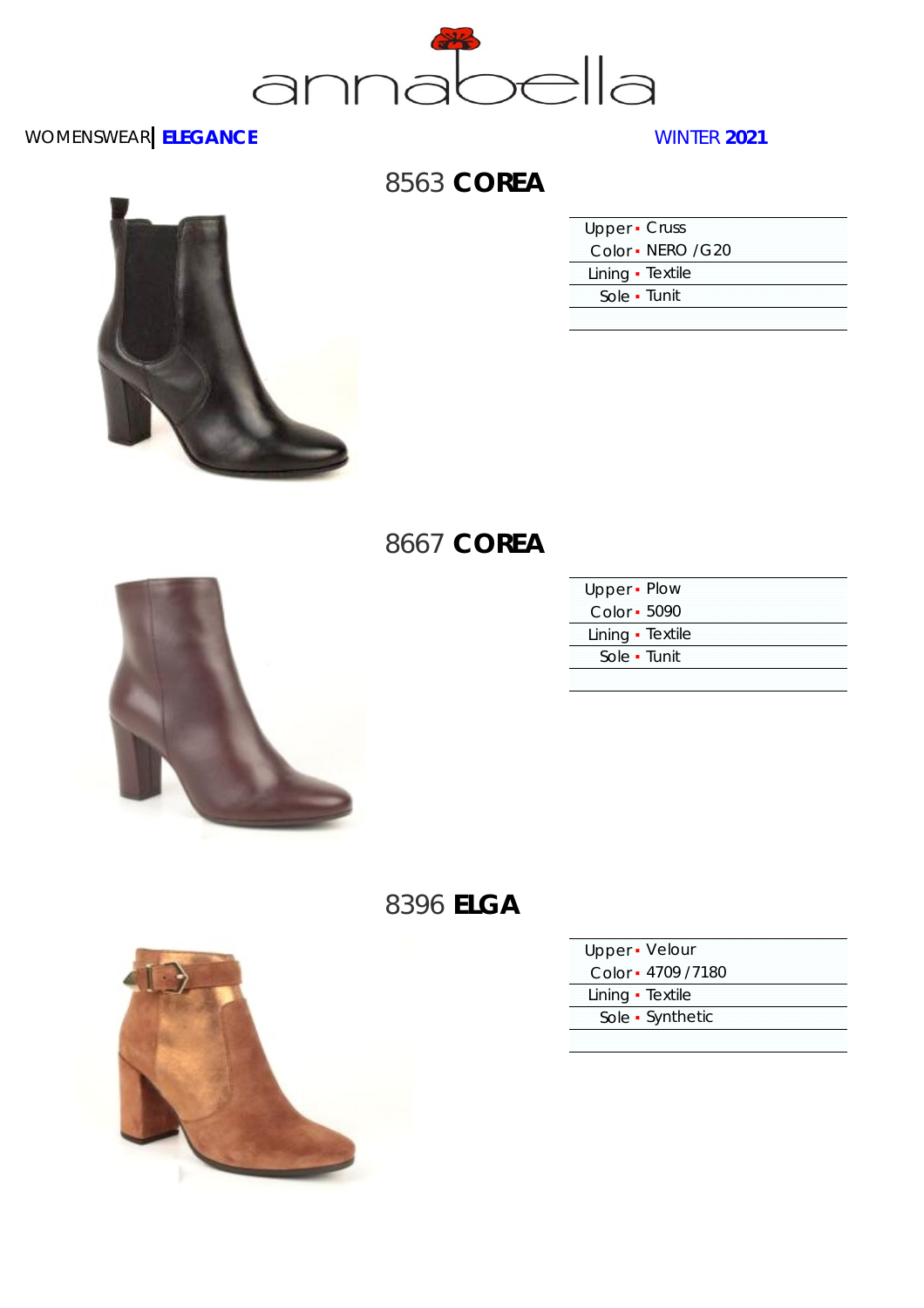

8396 **ELGA**

| Upper · Hamer    |  |
|------------------|--|
| Color - 4788     |  |
| Lining · Textile |  |
| Sole • Synthetic |  |
|                  |  |





| Upper - Hamer       |
|---------------------|
| Color - 4765 / EL41 |
| Lining • Textile    |
| Sole • Synthetic    |
|                     |



| Upper • Vitello  |  |
|------------------|--|
| Color • NERO     |  |
| Lining • Textile |  |
| Sole • Synthetic |  |

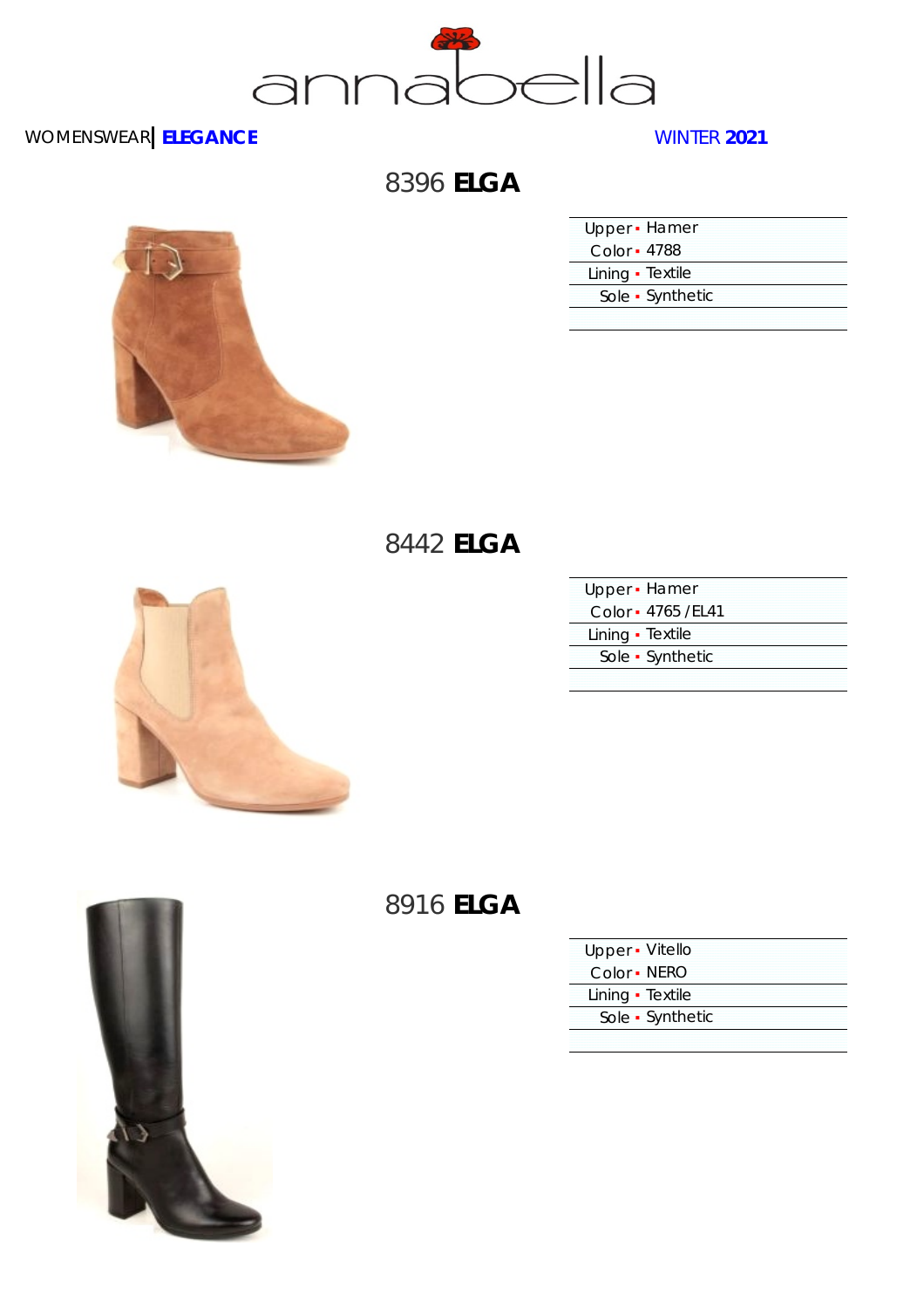

#### 8622 **LADY**

| Upper - Vitello  |  |  |
|------------------|--|--|
| Color - NERO     |  |  |
| Lining · Textile |  |  |
| Sole - Tunit     |  |  |
|                  |  |  |



#### 8623 **LADY**



| Upper · Samoa    |  |
|------------------|--|
| Color - 8362     |  |
| Lining · Textile |  |
| Sole • Tunit     |  |
|                  |  |

#### 8624 **LADY**



| Upper · Samoa      |  |
|--------------------|--|
| Color $\cdot$ 8363 |  |
| Lining · Textile   |  |
| Sole - Tunit       |  |
|                    |  |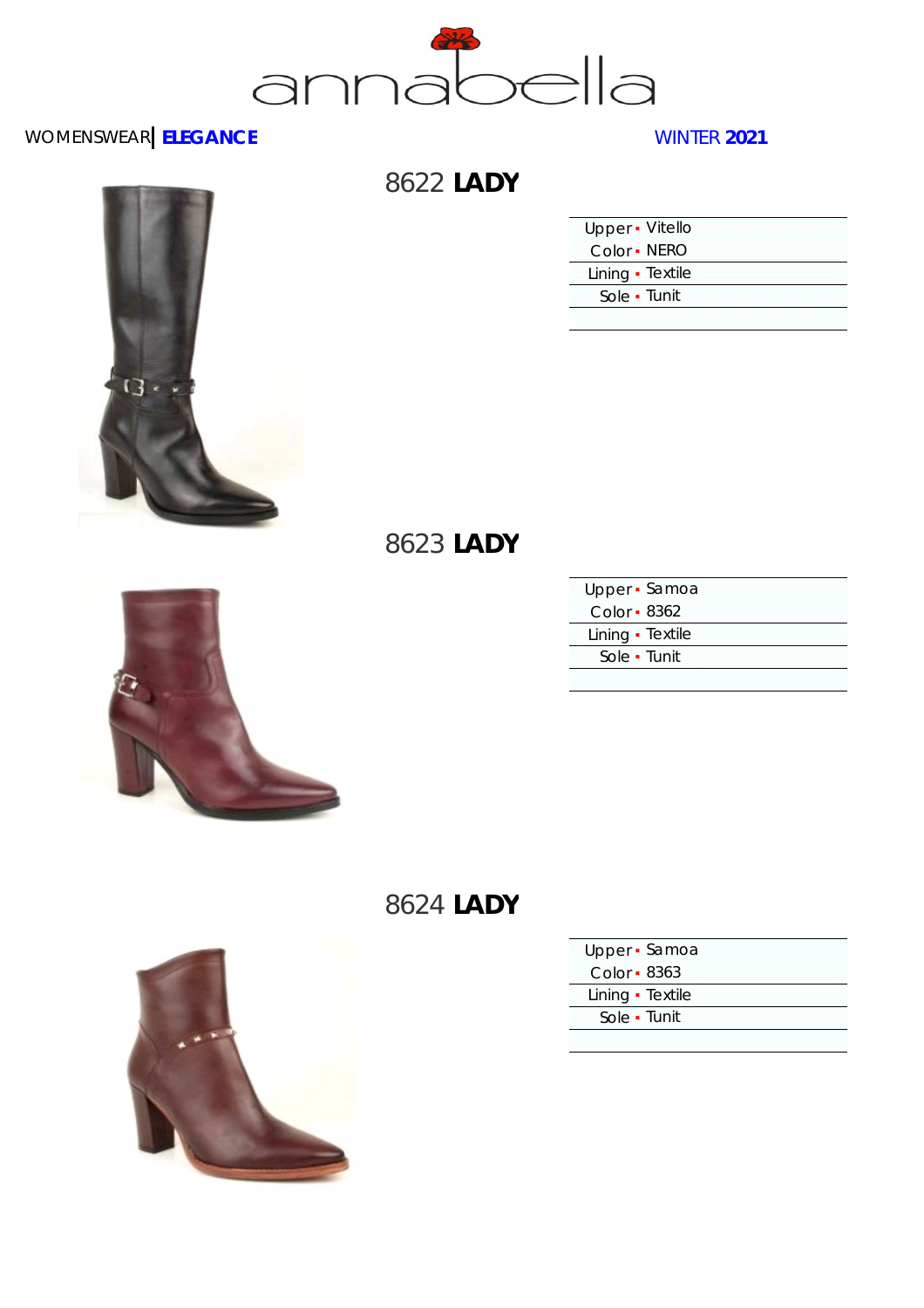

#### 9072 **LADY**

| Upper · Samoa    |  |
|------------------|--|
| Color • 8361     |  |
| Lining · Textile |  |
| Sole • Tunit     |  |
|                  |  |







| Upper · Samoa    |  |
|------------------|--|
| Color • NERO     |  |
| Lining · Textile |  |
| Sole • Tunit     |  |
|                  |  |

#### 8625 **MARA**

| Upper • Nacy     |  |
|------------------|--|
| Color • 7821     |  |
| Lining · Textile |  |
| Sole - Tunit     |  |
|                  |  |

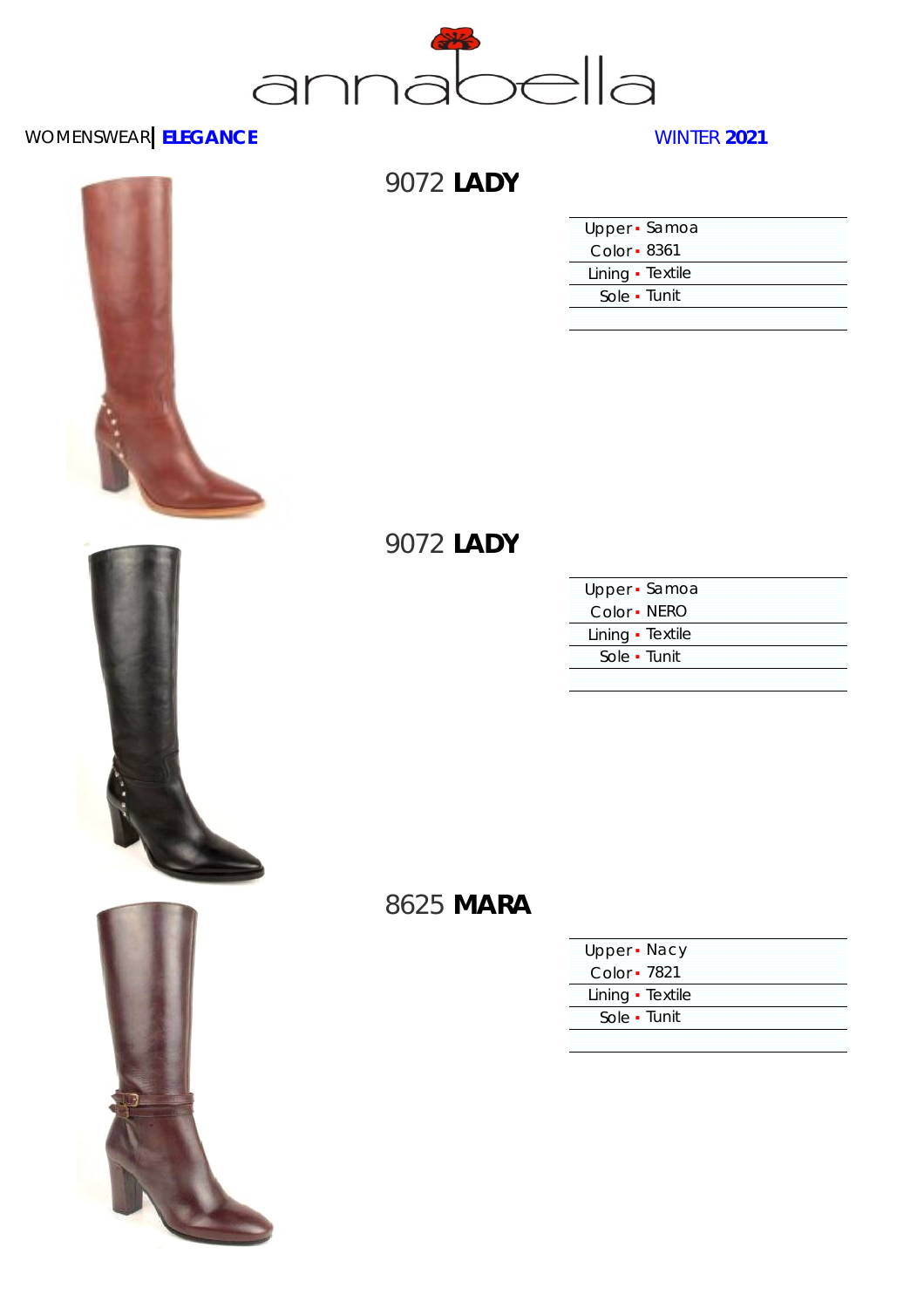

#### 8626 **MARA**

| Upper • Nacy     |                    |
|------------------|--------------------|
|                  | Color - 7820 /NERO |
| Lining · Textile |                    |
| Sole • Tunit     |                    |
|                  |                    |





| Upper - Nacy     |                    |
|------------------|--------------------|
|                  | Color - 7820 / G20 |
| Lining · Textile |                    |
| Sole • Tunit     |                    |
|                  |                    |

#### 9082 **MARA**

| Upper - Nacy     |  |
|------------------|--|
| Color • 7822     |  |
| Lining • Textile |  |
| Sole • Tunit     |  |
|                  |  |

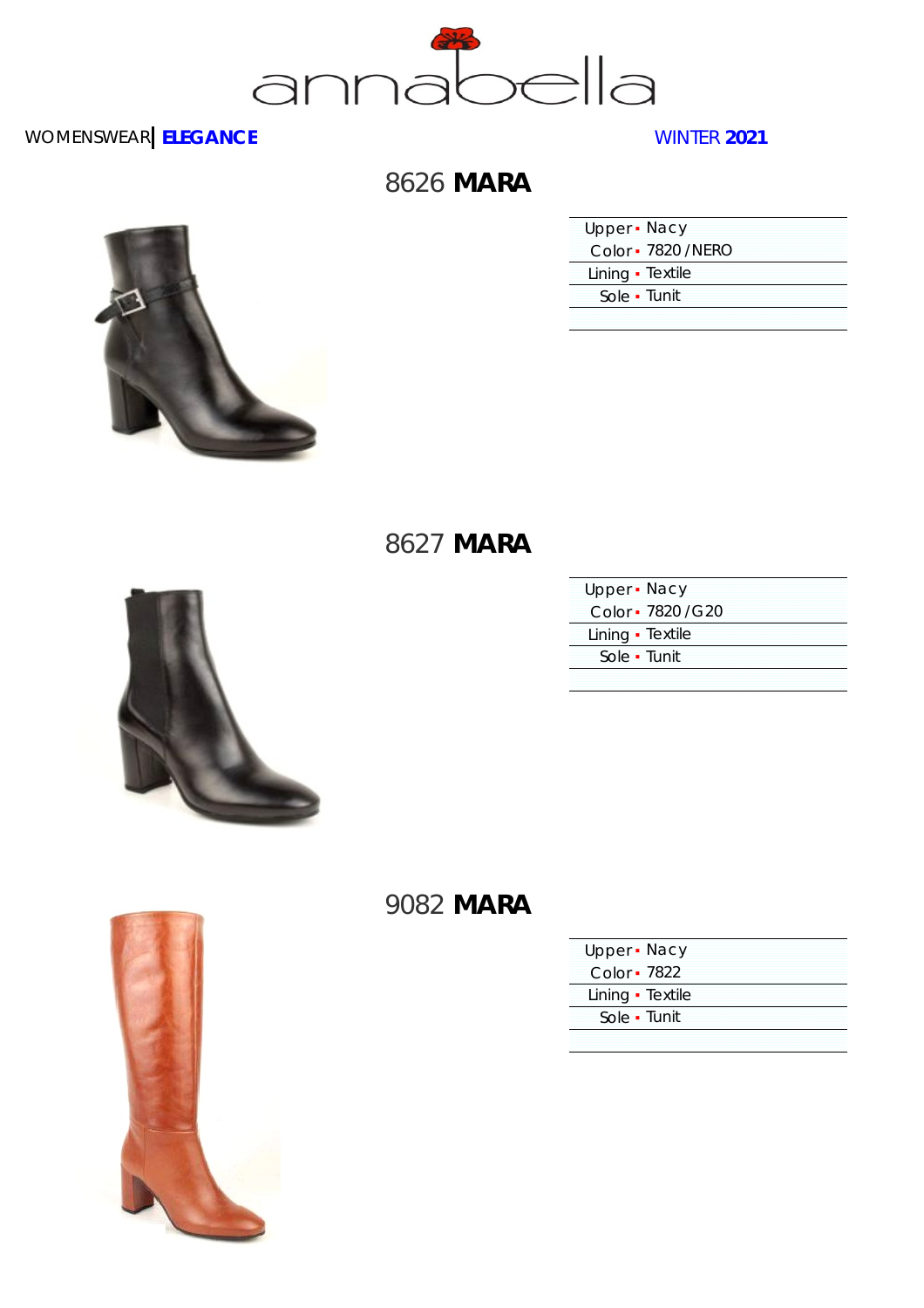

#### 8631 **MARILYN**

| Upper • Hamer       |
|---------------------|
| Color - 7562 / EL41 |
| Lining · Textile    |
| Sole • Tunit        |
|                     |





| Upper · Hamer    |  |
|------------------|--|
| Color • 7564     |  |
| Lining · Textile |  |
| Sole • Tunit     |  |
|                  |  |

#### 8634 **MARILYN**

| Upper · Hamer |  |
|---------------|--|
| $\sim$ $\sim$ |  |

Color ▪ 4826 (nero)

Lining • Textile

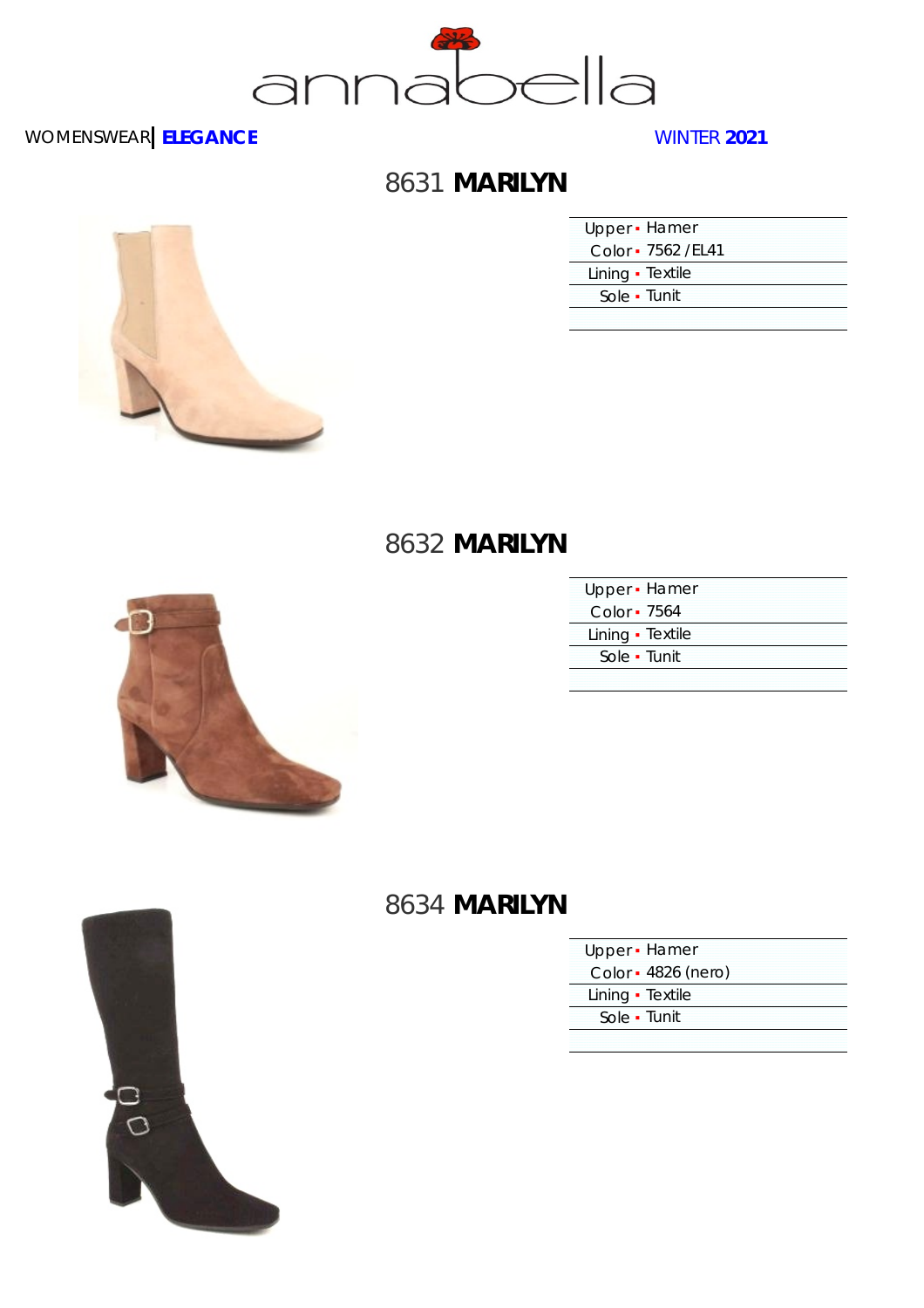

#### 9079 **MARILYN**

| Upper · Hamer    |                     |
|------------------|---------------------|
|                  | Color - 4826 (nero) |
| Lining · Textile |                     |
| Sole - Tunit     |                     |
|                  |                     |





| Upper · Hamer    |  |
|------------------|--|
| Color • 7562     |  |
| Lining · Textile |  |
| Sole • Tunit     |  |
|                  |  |

#### 8654 **MARION**



| Upper • Hamer |  |
|---------------|--|
|---------------|--|

Color ▪ NERO /NERO

Lining • Textile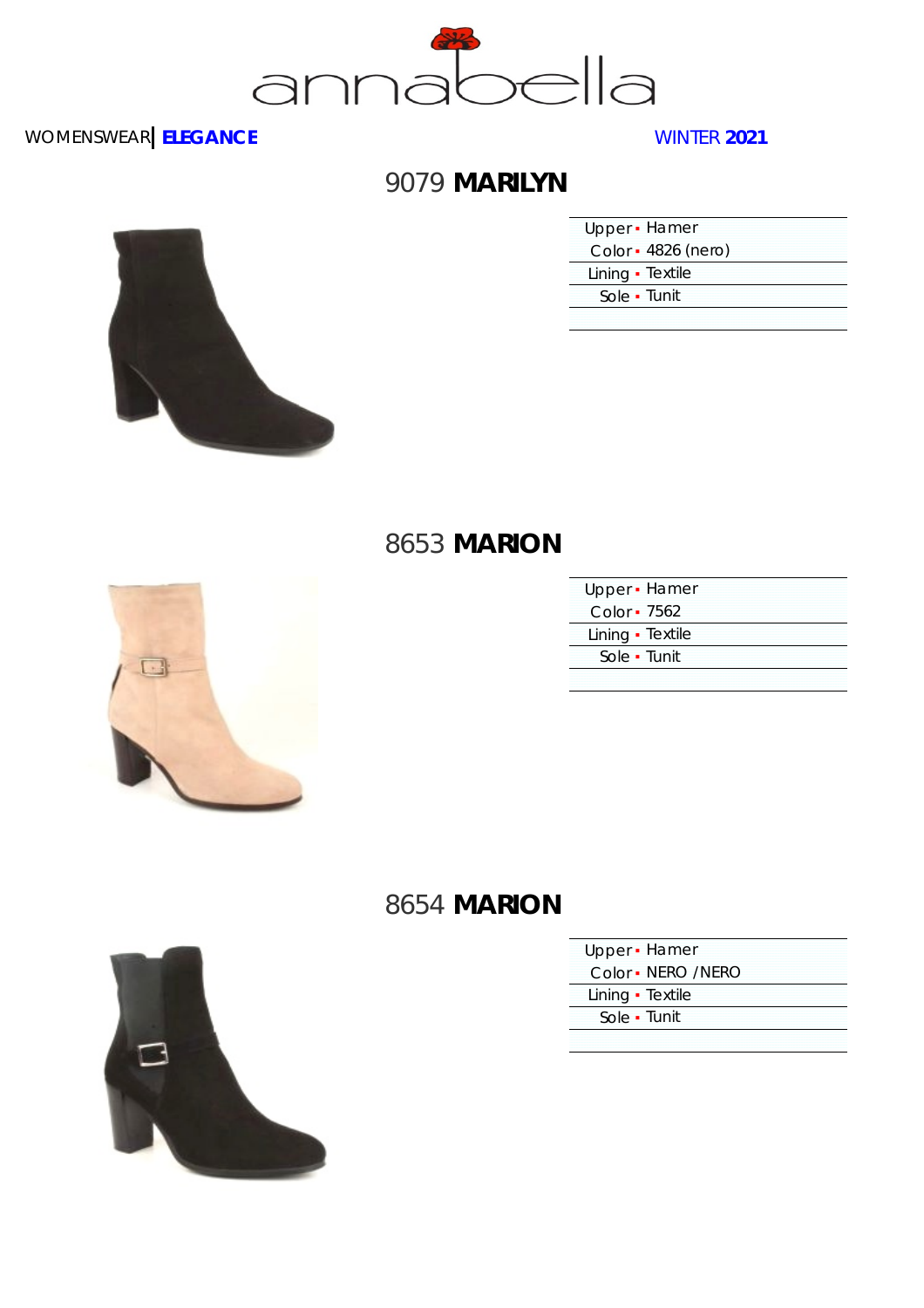



### 9081 **MARION**

| Upper • Hamer    |  |
|------------------|--|
| Color - 7565     |  |
| Lining · Textile |  |
| Sole • Tunit     |  |
|                  |  |

### 8629 **MICHELLE**



| Upper · Hamer      |  |
|--------------------|--|
| Color - 7564 / TDM |  |
| Lining • Textile   |  |
| Sole - Tunit       |  |
|                    |  |

#### 8630 **MICHELLE**

| Upper - Hamer    |  |
|------------------|--|
| Color • 7563     |  |
| Lining · Textile |  |
| Sole - Tunit     |  |
|                  |  |

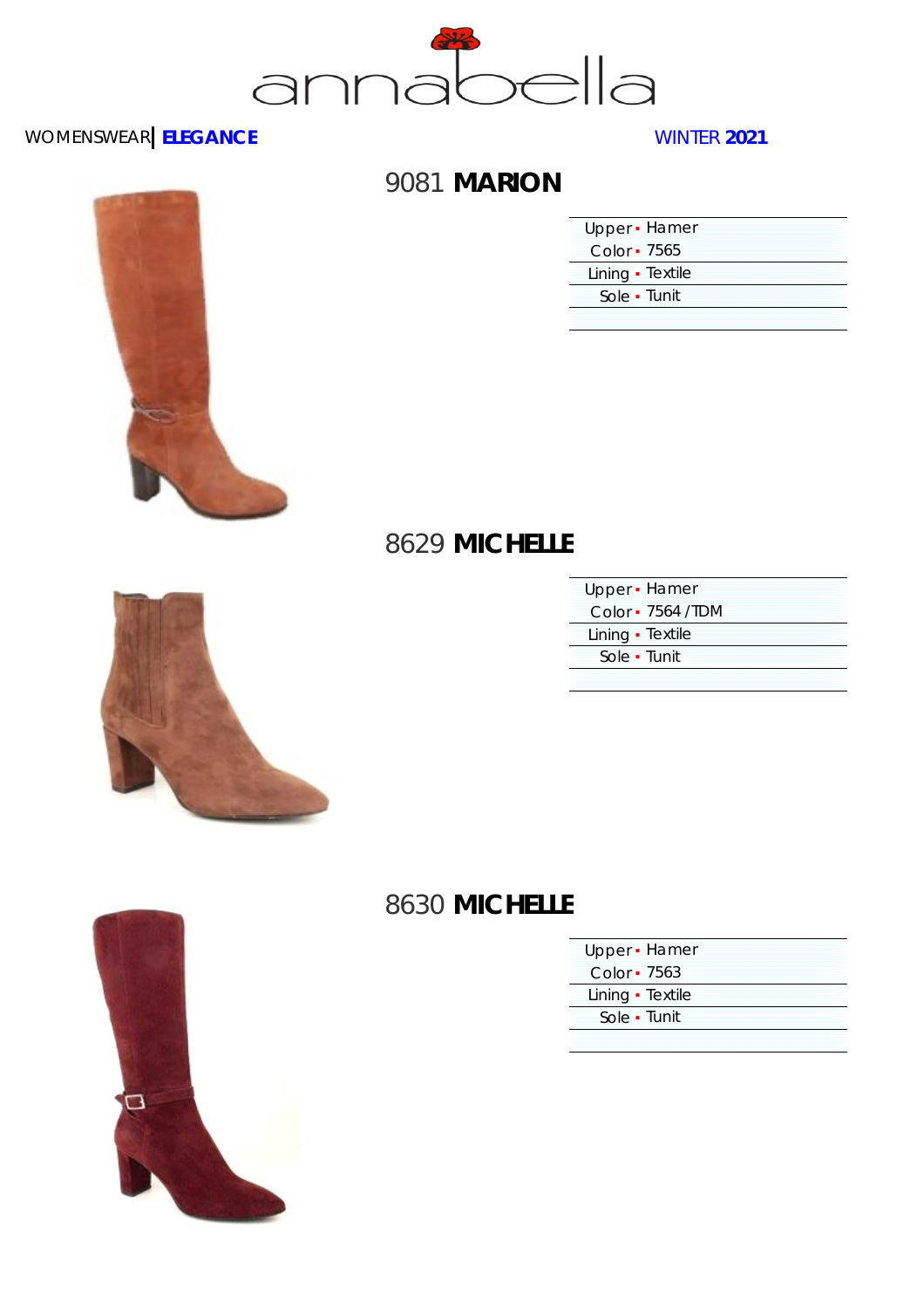



### 8630 **MICHELLE**

| Upper • Hamer       |
|---------------------|
| Color - 4826 (nero) |
| Lining • Textile    |
| Sole • Tunit        |
|                     |

### 9080 **MICHELLE**



| Upper · Hamer       |  |
|---------------------|--|
| Color • 4826 (nero) |  |
| Lining • Textile    |  |
| Sole • Tunit        |  |
|                     |  |

### 8515 **MIELE**



| Upper • Glox               |  |
|----------------------------|--|
| Color - 2754 / EL73 / G104 |  |
| Lining · Textile           |  |
| Sole - Tunit               |  |
|                            |  |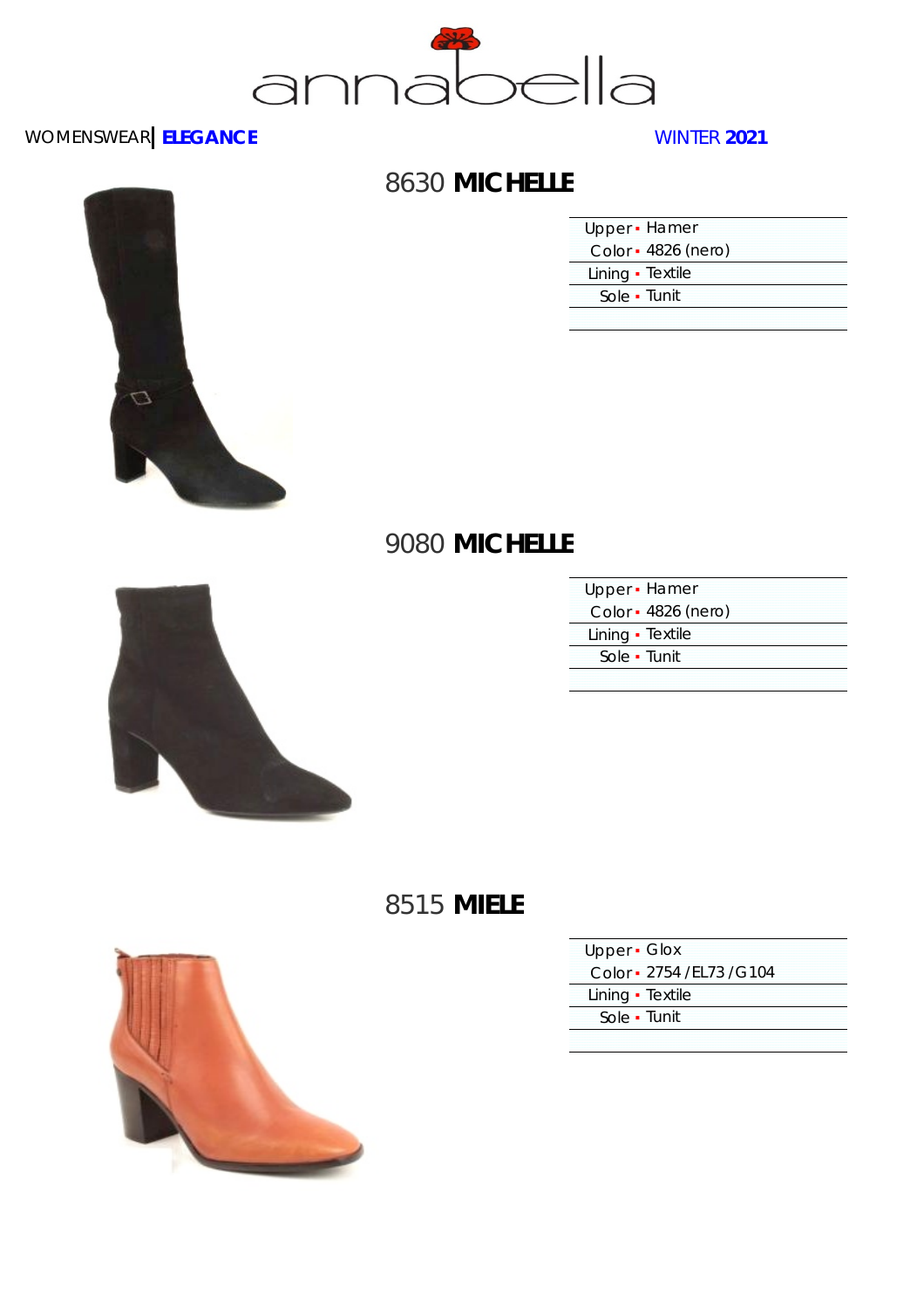

8596 **MIELE**

| Upper $\cdot$ Glox  |
|---------------------|
| Color - 2752 / EL54 |
| Lining · Textile    |
| Sole • Tunit        |
|                     |

#### 8151 **PRISCILLA**



| Upper - Algar       |
|---------------------|
| Color - 7424 / EL64 |
| Lining • Synthetic  |
| Sole • Tunit        |
|                     |

### 8151 **PRISCILLA**



|  | Upper • Vitello |  |  |
|--|-----------------|--|--|
|  |                 |  |  |

Color ▪ NERO /NERO

Lining • Synthetic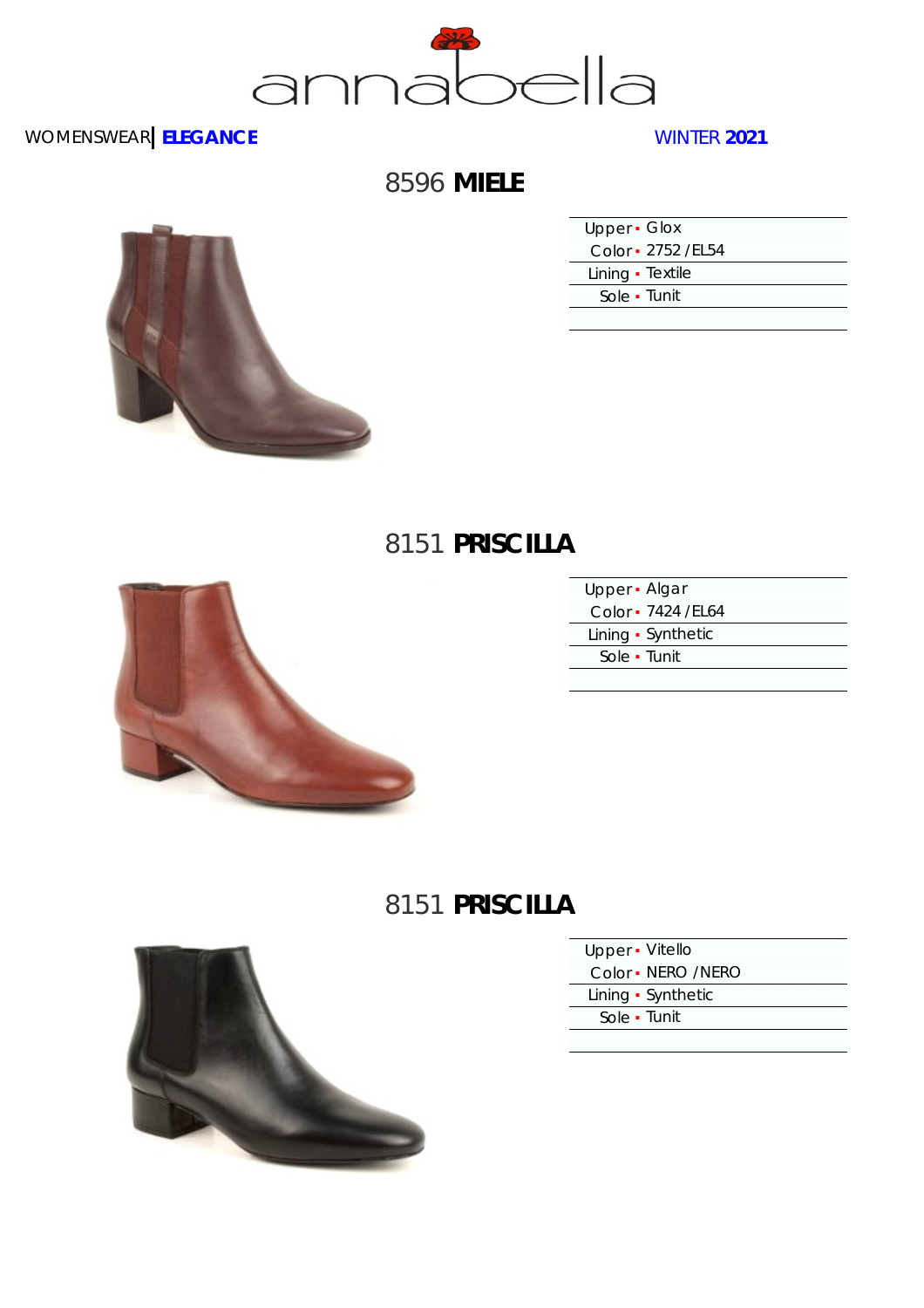

#### 8151 **PRISCILLA**



| Upper • Hamer      |  |
|--------------------|--|
| Color - 4826 /NERO |  |
| Lining • Synthetic |  |
| Sole • Tunit       |  |
|                    |  |

#### 8151 **PRISCILLA**



| Upper - Hamer       |  |
|---------------------|--|
| Color - 4765 / EL74 |  |
| Lining • Synthetic  |  |
| Sole • Tunit        |  |
|                     |  |

### 8155 **PRISCILLA**



| Upper · Lami |  |
|--------------|--|
|--------------|--|

- Color 6966 Lining • Synthetic
- Sole Tunit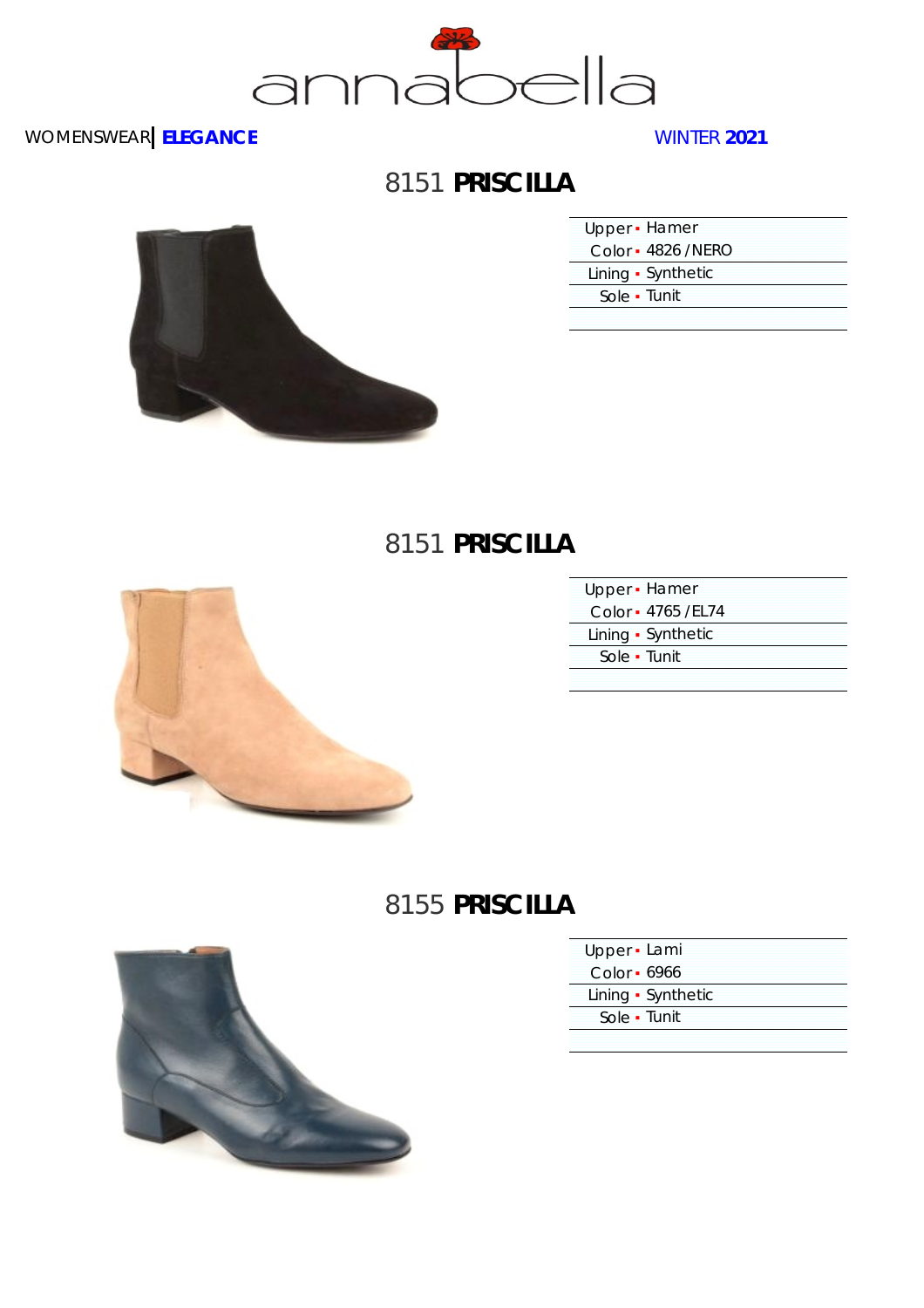

### 8155 **PRISCILLA**



|              | Upper - Hamer      |
|--------------|--------------------|
| Color - 4783 |                    |
|              | Lining • Synthetic |
|              | Sole • Tunit       |
|              |                    |

#### 8579 **PRISCILLA**



| Upper - Vitello    |  |
|--------------------|--|
| Color - NERO       |  |
| Lining • Synthetic |  |
| Sole • Tunit       |  |
|                    |  |

#### 8875 **PRISCILLA**

| Upper - Vitello  |  |
|------------------|--|
| Color - NERO     |  |
| Lining · Textile |  |
| Sole - Tunit     |  |
|                  |  |